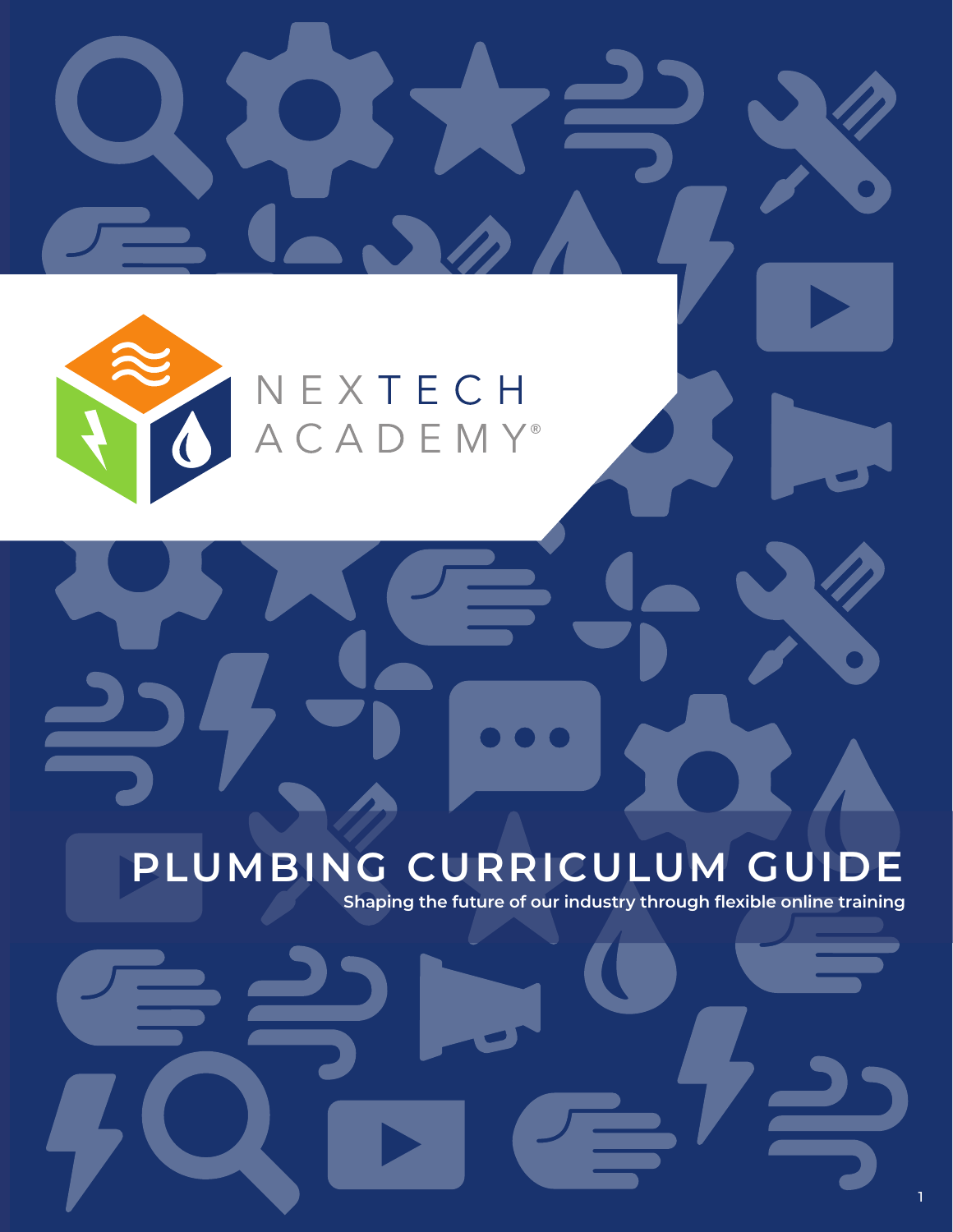# **Knowledge & Pacing**

 Our curriculum is intentional and prepares industry professionals. Most apprenticeship programs work on a 4-5-year model. NexTech Academy is designed to take a fraction of that time. We estimate that completion of the program will take 12-18 months.

| <b>NexTech Academy Scope and Sequence</b> |                                                                                                                                                                                                                                         |  |
|-------------------------------------------|-----------------------------------------------------------------------------------------------------------------------------------------------------------------------------------------------------------------------------------------|--|
| Months 1-4                                | By the end of Level 1, the student will be an educated helper, knowledgeable<br>in tools, safety and materials.                                                                                                                         |  |
| Months 5-9                                | By the end of Level 2, the student will be an advanced helper to lead<br>technicians. Depending on ability and comprehension, they may run basic<br>maintenance calls.                                                                  |  |
| Months 10-14                              | By the end of Level 3, the student will have experienced a variety of service<br>calls expanding their knowledge base.                                                                                                                  |  |
| Months 14-18                              | By the end of Level 4, the student will have the knowledge, confidence and<br>experience to troubleshoot and repair more advanced systems and, with their<br>Nexstar training, they will be an outstanding ambassador for your company. |  |

#### **The Commitment**

Each level is broken down into courses and each course consists of learning sessions, Session times vary, and hands-on skill assessments and reflection questions balance the time spent in front of the computer with in-person practice.

As the program progresses into the more technical / skill-based sections, Training Mentors and Training Leaders must closely monitor the student's comprehension of the skills being introduced. An experienced technician will have the ability to see if the student understands or does not understand the skill. Progression of the student from supervised to unsupervised skill practice is at the sole discretion of the Training Mentor and/or Training Leader.

#### **Table of Contents**

3 | Plumbing Curriculum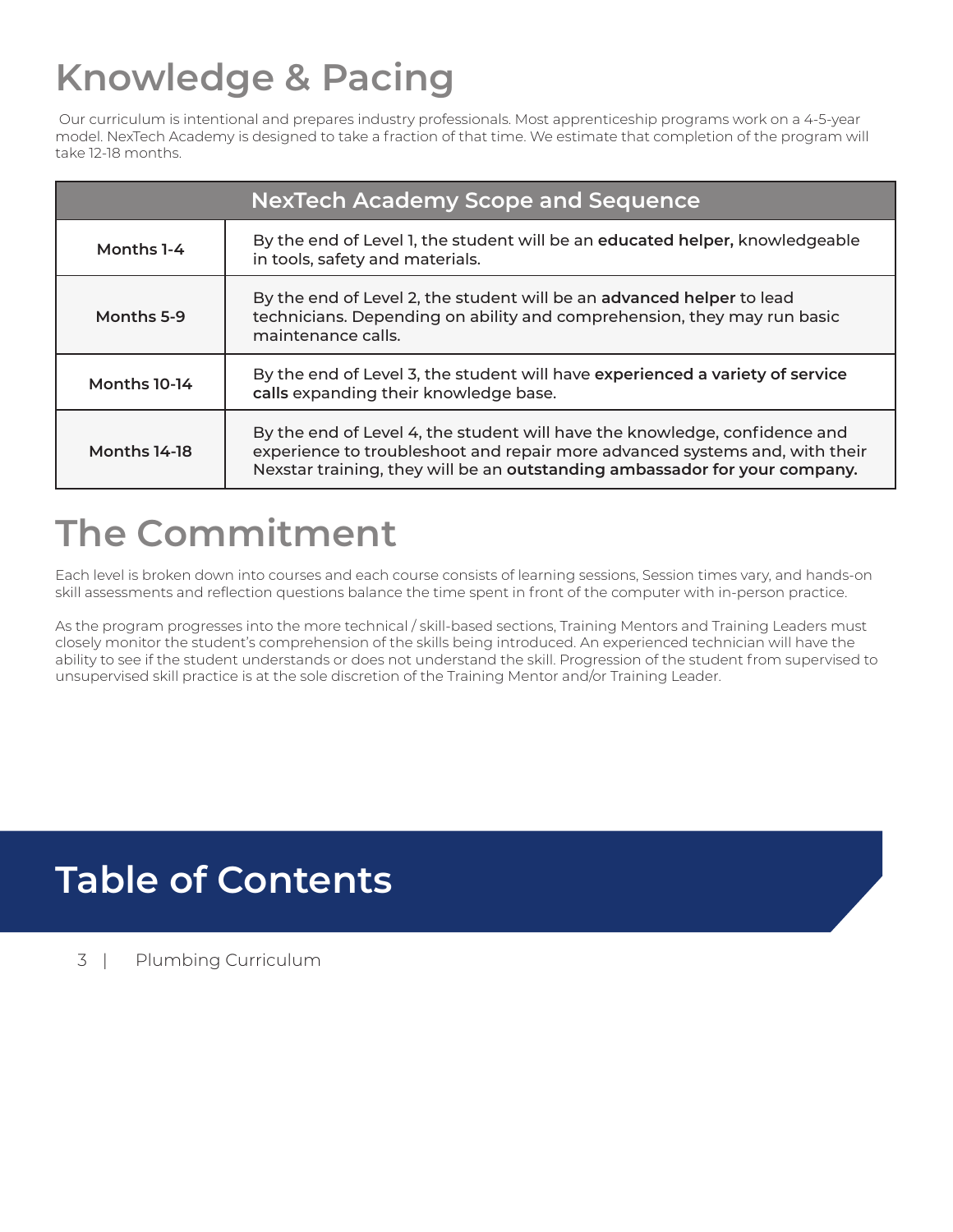

# **Plumbing Curriculum**

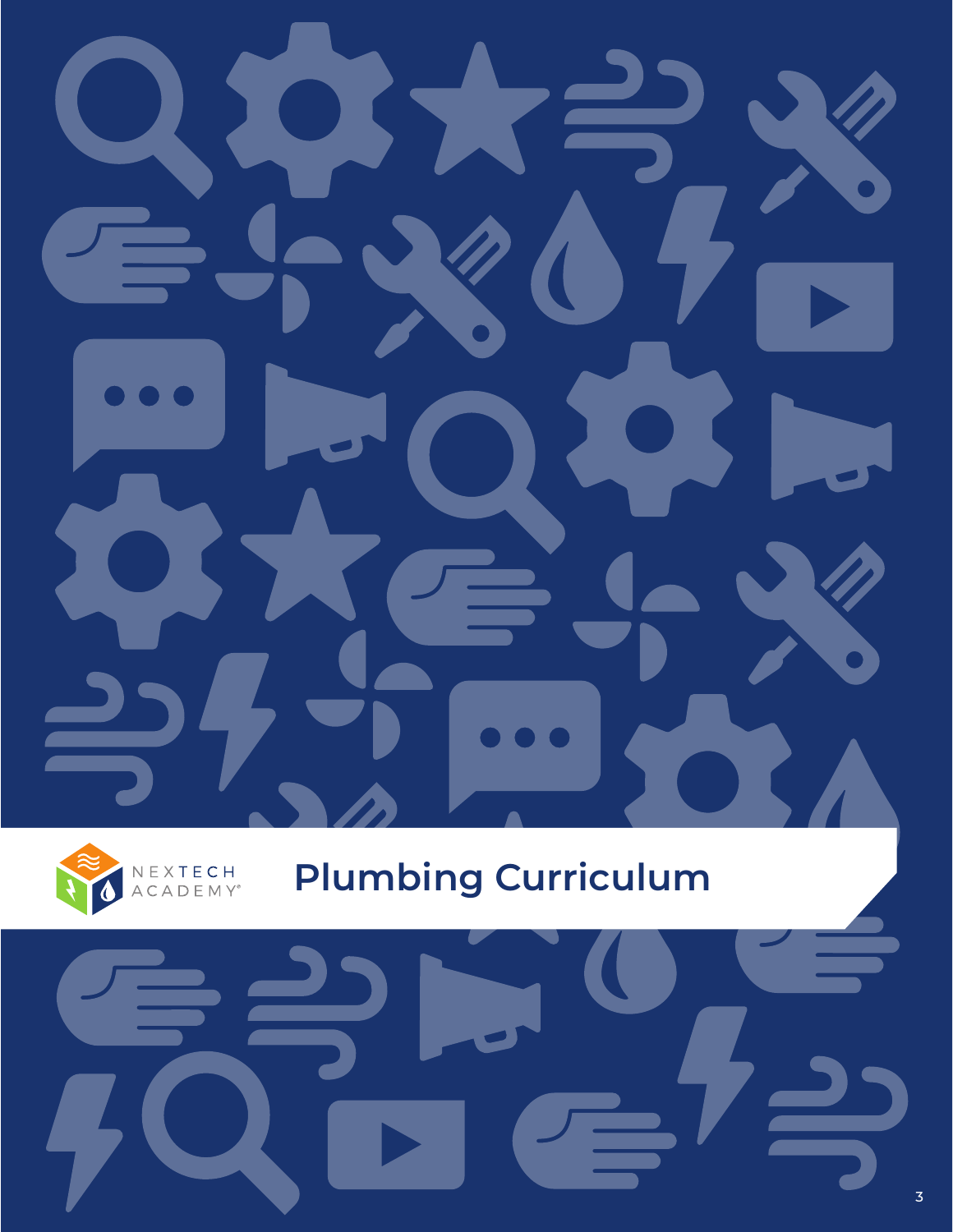

| Level 1: Plumbing Fundamentals               |                                                                                                                                                                                            |  |
|----------------------------------------------|--------------------------------------------------------------------------------------------------------------------------------------------------------------------------------------------|--|
| The History of Plumbing                      | You will gain understanding on how plumbing protects the health and<br>wellness of the world.                                                                                              |  |
| The Big Picture                              | You will be introduced to the four key roles of a technician and you will<br>get an overview of what it means to work for an ethical company.                                              |  |
| <b>Safety Awareness</b>                      | You'll learn how to train your brain and your eyes to identify unsafe<br>conditions. This course also covers regulations and safety standards.                                             |  |
| Personal Safety                              | You'll learn the basics of personal protective equipment (PPE) and how<br>to plan for safety.                                                                                              |  |
| <b>Workspace Safety</b>                      | You will spend time focusing on workplace procedures that will keep<br>you safe from fire, falls, chemicals and injuring your hands and feet.                                              |  |
| <b>Driving Safety</b>                        | This is review on safe and defensive driving skills. You still need to have<br>a valid license to operate a company's vehicle.                                                             |  |
| <b>Electrical Safety</b>                     | Electrical safety knowledge can be the difference between life and<br>death for you, your coworkers or the homeowners you serve.                                                           |  |
| Your Personal Health and Well Being          | Examine your current behaviors that impact your health, as well as<br>behaviors you might want to consider to improve your well-being.                                                     |  |
| <b>Common Hand Tools</b>                     | We'll introduce cutting and shaping tools, measurement and layout<br>tools, tightening and loosening tools.                                                                                |  |
| <b>Common Measurement Tools</b>              | Almost everyone on earth has used a measuring tape or ruler at one<br>point or another. Although they are common, they have many features<br>that make them invaluable to a trades person. |  |
| <b>Common Power Tools</b>                    | You will become familiar with common power tools like drills, saws and<br>others you will need to do your job.                                                                             |  |
| <b>Plumbing Specialty Tools</b>              | Specialized tools or single-purpose tools are effective because their<br>purpose is focused on limited tasks                                                                               |  |
| <b>Electricity Basics</b>                    | As a trades person, you'll need to have a basic understanding of<br>electricity: both to perform job-related tasks and to stay safe.                                                       |  |
| <b>Electrical Conductors</b>                 | This content will help you understand the different types of wire and<br>what they do when you are in homes.                                                                               |  |
| <b>Conductor Terminations For Plumbing</b>   | Termination points are the weakest link in any electrical circuit. Making<br>quality terminations will ensure this link doesn't fail prematurely.                                          |  |
| Volts, Amps, Watts and Ohms                  | Get to know the common concepts of electricity: volts, amps, watts and<br>ohms!                                                                                                            |  |
| <b>Types of Electrical Circuits</b>          | Get a high-level overview of electrical circuits, how they work and what<br>happens when there is a short circuit.                                                                         |  |
| How To Read A Circuit Diagram                | Understanding this will help you when installing equipment in a home.                                                                                                                      |  |
| <b>Understanding Electrical Measurements</b> | Discover what multimeters are, how to test AC and DC systems, how<br>to test amp draw on a circuit and how to test continuity in a system or<br>component.                                 |  |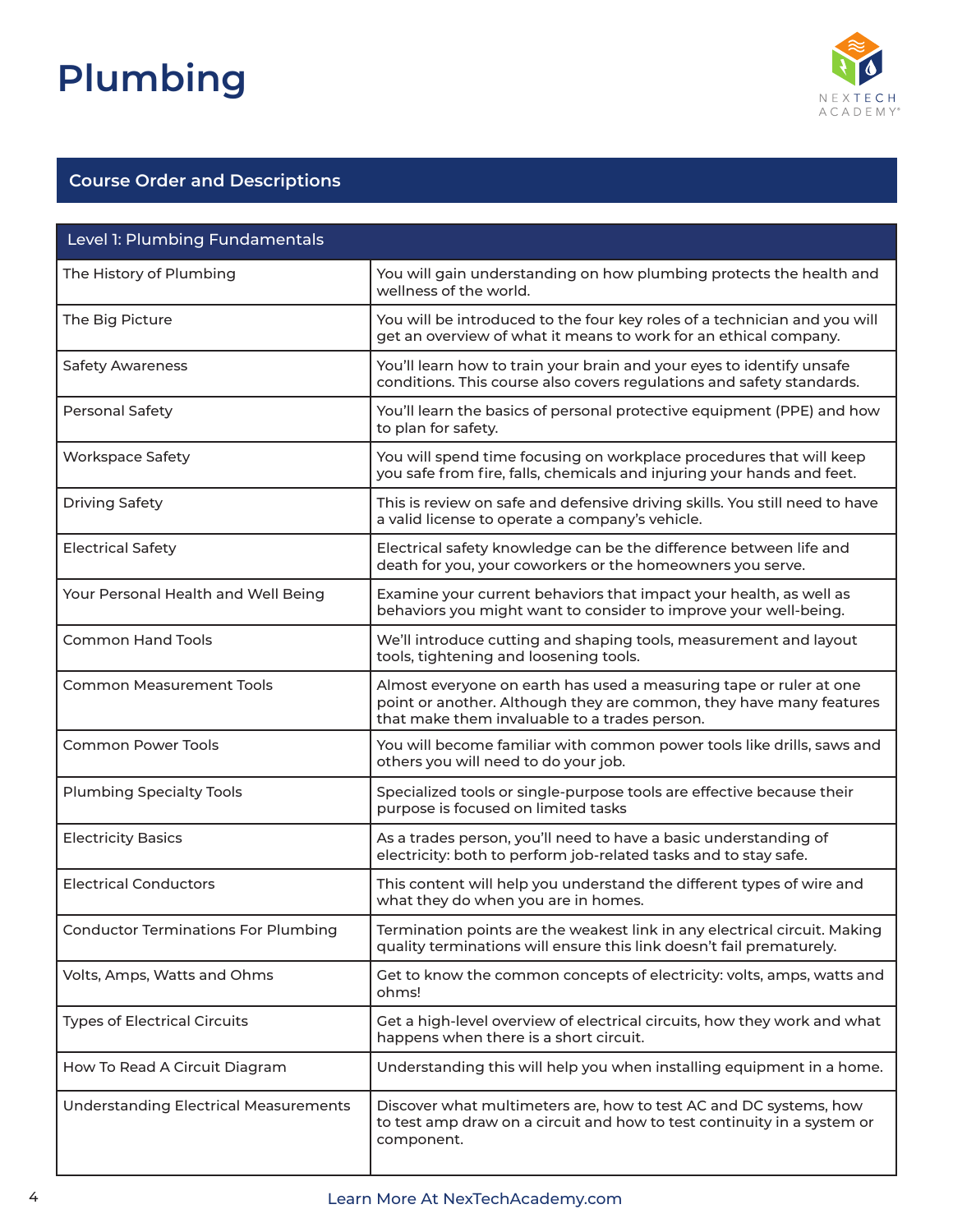

| <b>Additional Electrical Test Equipment</b>      | You primarily deal with water and sanitation, but technology and power<br>tools operate on electricity.                                                                                                     |
|--------------------------------------------------|-------------------------------------------------------------------------------------------------------------------------------------------------------------------------------------------------------------|
| Your Attitude                                    | You are in control of your attitude and the choices you make. Awareness<br>of your choices will help you have more control of your circumstances.                                                           |
| Mathematics Used In The Field                    | Being able to perform accurate measurements and calculations will<br>save you time and effort and will help you complete tasks correctly and<br>efficiently.                                                |
| Drawings and Blueprint Reading                   | You will be introduced to construction drawings and blueprints and will<br>learn what you want to look at in terms of your job's function.                                                                  |
| Your Daily Habits                                | There are certain daily habits and mindsets that will greatly help you<br>grow as a residential service technician.                                                                                         |
| An Introduction To Plumbing Materials            | One of the keys to being a successful plumbing professional is knowing<br>which pipes and fittings to use in various applications.                                                                          |
| Plumbing Fittings and Valves                     | This course relays how fittings are used, how they are referred to, and<br>general knowledge about their roles in plumbing.                                                                                 |
| <b>Plastic Pipes</b>                             | Plastic is an inexpensive option for plumbing a home and has many<br>applications in DWV.                                                                                                                   |
| Copper Tubing                                    | This course introduces copper tubing and their applications in the<br>plumbing industry.                                                                                                                    |
| Cast Iron                                        | Cast iron is typically found in older homes or possibly at the toilet drain.<br>Learn more about its application in plumbing.                                                                               |
| <b>Steel Pipes</b>                               | Like other materials, there are preferred uses, pros, and cons about the<br>material and its usage.                                                                                                         |
| Pipe Supports                                    | This course covers the variety of support and hangers for the plumbing<br>system in a home.                                                                                                                 |
| An Introduction To The Nexstar Service<br>System | You will be introduced to the six steps of the Service System and you<br>will complete reflection questions that will enhance your learning and<br>better prepare you to work in the field with homeowners. |
| Plumbing Level 1 Test                            | Successfully completing this test will grant you access into the next<br>level.                                                                                                                             |
| Level 2: Plumbing Basic Skills                   |                                                                                                                                                                                                             |
| Residential Systems In The Home                  | This lesson introduces the different systems found in the home such as:<br>drain, waste, vent, water distribution, and fuel gas.                                                                            |
| Drains and Drain Cleaning Basics                 | Learn about drains in the home and the tools used to clean them.                                                                                                                                            |
| Soldering                                        | Homes built up to the early 21st century still have copper plumbing.<br>Working with copper, it is important to understand soldering, which<br>connects copper pipes and fittings together.                 |
| <b>Piping Repairs and Alterations</b>            | Wear and tear from friction, running water, or accidental damage and<br>puncture on pipes will require pipes to be repaired or altered.                                                                     |
| Communication                                    | Focus on how important non-verbal communication is on the job. You<br>will also practice how to be a clear and effective communicator.                                                                      |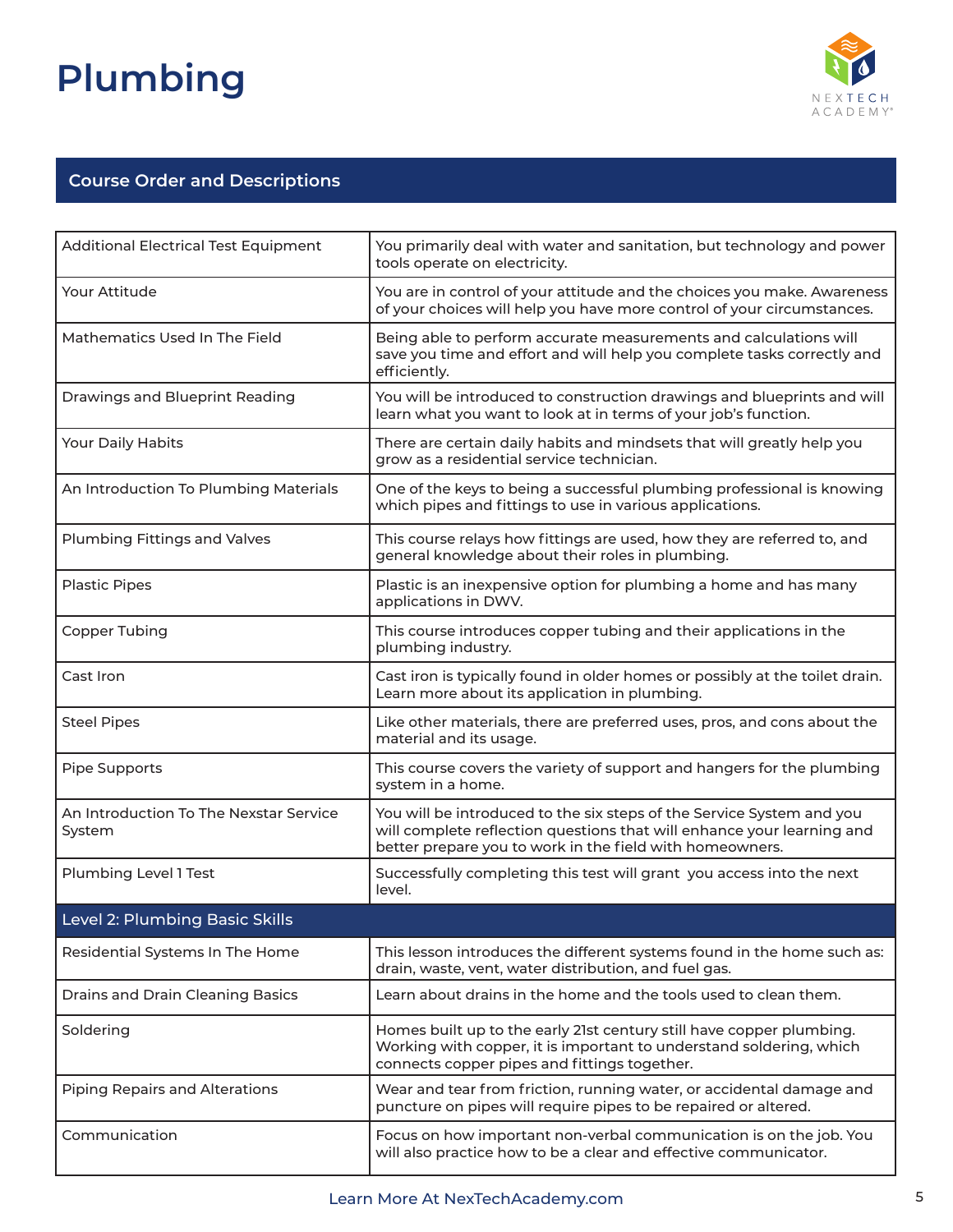

| <b>Plumbing Fixtures</b>                     | Plumbing fixtures only have two jobs, to deliver clean water and get rid<br>of dirty water. With modern styles and technology, homeowners have<br>more options than ever to suit their needs and lifestyles.                                  |
|----------------------------------------------|-----------------------------------------------------------------------------------------------------------------------------------------------------------------------------------------------------------------------------------------------|
| Lavatory Sink Area Repairs                   | Learn about the possibilities of providing options to customers when<br>thinking about lavatory sinks.                                                                                                                                        |
| <b>Tub and Shower Area</b>                   | This lesson introduces common tub and shower tasks.                                                                                                                                                                                           |
| <b>Toilet Area Tasks</b>                     | Identify the working parts and serviceable parts of a toilet.                                                                                                                                                                                 |
| Kitchen Sink Area                            | You will spend time on faucet installation, drain pipe installation, and<br>the associated piping involved in their installation.                                                                                                             |
| <b>Appliance Related Tasks</b>               | This course introduces common appliances and how to service them.                                                                                                                                                                             |
| <b>Miscellaneous Plumbing Fixtures</b>       | This course is a repository for those fixtures that don't necessarily fall<br>into other common categories in the house. Although you may not<br>encounter or service these fixtures as a daily routine, they are still<br>important to know. |
| <b>Goal Setting</b>                          | Big goals aren't impossible, you just need to approach them the right<br>way. This course focuses on how to set measurable goals.                                                                                                             |
| Sewage and Storm-water Pumps                 | This course introduces how pumps operate, types and styles, pits and<br>their use, and installation practices as well as light troubleshooting.                                                                                               |
| Water Heater Installation and<br>Replacement | This course teaches you how to identify each of the different types of<br>water heaters and gives a high level view of how they work.                                                                                                         |
| Service Partner Plans and System Checks      | System checks and service partner plans protect customers, help<br>develop loyalty and generate business during slower seasons. They are<br>critical to the success of the company.                                                           |
| <b>Preventative Maintenance Plans</b>        | A working knowledge of the process and what to look for to prevent<br>unit and plumbing system failure.                                                                                                                                       |
| Service System Preparation                   | You will focus on the behavior needed to minimize callbacks and to<br>provide exceptional service.                                                                                                                                            |
| Plumbing Level 2 Test                        | Successfully completing this test will grant you access into the next<br>level.                                                                                                                                                               |
| Level 3: Intermediate Skills                 |                                                                                                                                                                                                                                               |
| Troubleshooting: Getting Started             | This is an overview of the troubleshooting process. Diagnosing<br>a problem can save time and unnecessarily expensive repairs or<br>replacements.                                                                                             |
| <b>Faucet Repairs</b>                        | You'll learn about seats, springs, stems, cartridges, o-rings, general<br>faucet construction, etc.                                                                                                                                           |
| <b>Water Quality Solutions</b>               | Introduces the make-up of drinking water and what can be in it and<br>the tools available to remedy common problems found in residential<br>water quality settings.                                                                           |
| Water Heater Troubleshooting and Repair      | You will learn about how to troubleshoot and repair water heater parts.                                                                                                                                                                       |
| Focus On The Greet Step                      | This lesson dives deep on creating a great first impression.                                                                                                                                                                                  |
| <b>Plumbing Codes</b>                        | This lesson introduces model codes and their effect on local codes.                                                                                                                                                                           |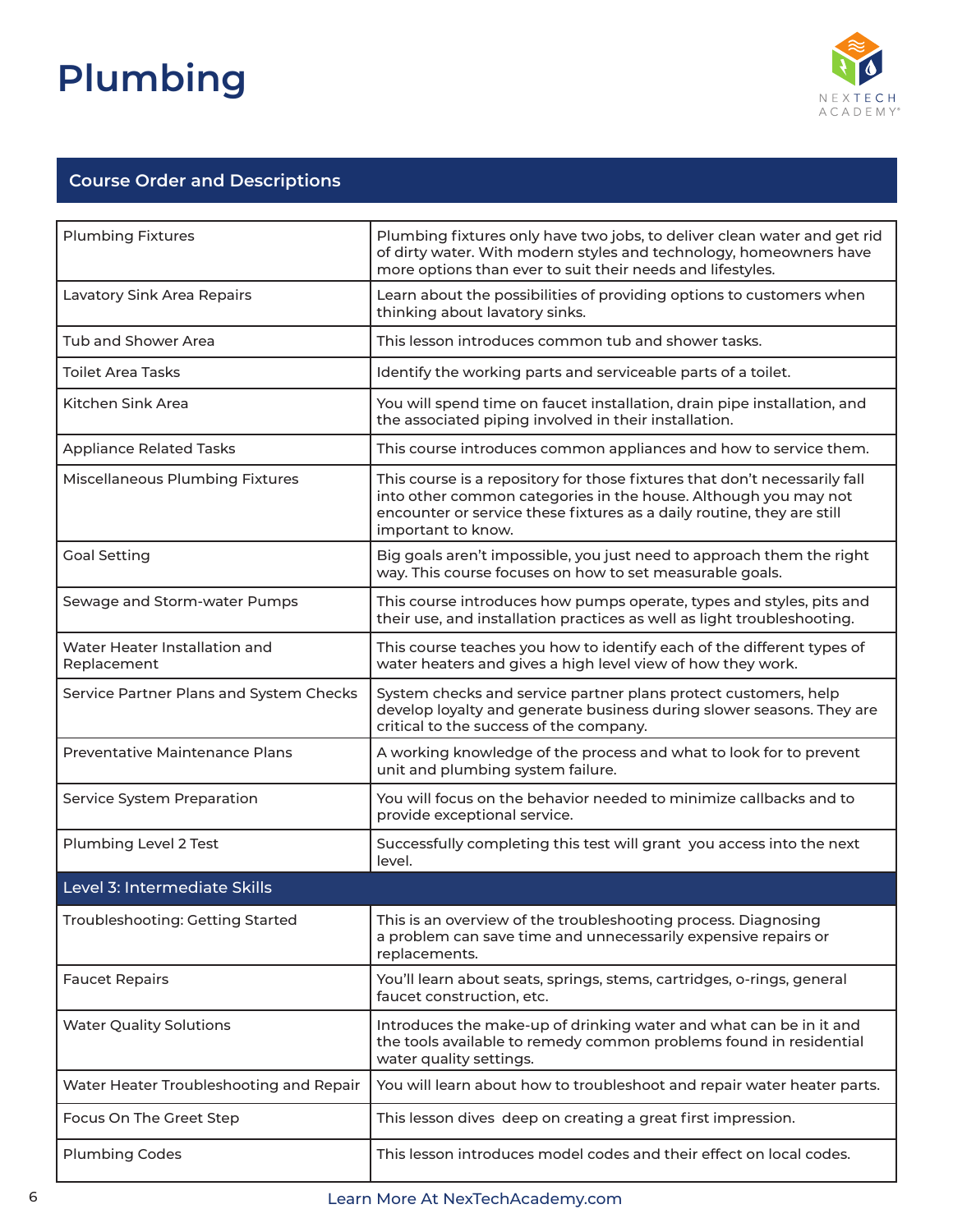

| <b>Structural Alterations</b>                            | This lesson outlines best practices in making alterations to structural members.                                                                                                                          |
|----------------------------------------------------------|-----------------------------------------------------------------------------------------------------------------------------------------------------------------------------------------------------------|
| Focus On The Explore Step                                | You will gain insight into the importance of keeping your eyes and ears open to<br>what the customer truly wants and needs. Asking questions is key.                                                      |
| Residential System Installation                          | This lesson outlines best practices for installing the various systems in the<br>home.                                                                                                                    |
| Focus On The Present Step                                | Explaining your solution and options in the customer's language will inspire<br>their confidence in you.                                                                                                  |
| Water System Protection                                  | Introduces what cross connections and back-flows are, what they can do, and<br>the devices available to prevent such things.                                                                              |
| Focus On The Execute Step                                | You will focus on all of the things you can do to shine as a craftsman and<br>demonstrate your respect for the customer and their home.                                                                   |
| <b>Fuel Gas Systems</b>                                  | This lesson introduces fuel gas systems used in residential systems.                                                                                                                                      |
| Focus On The Wrap Up Step                                | You will focus on how to making sure the customer is satisfied with the work<br>done, following up after the call and critiquing your performance.                                                        |
| <b>Advanced Drain Cleaning</b>                           | Learn about large and small jetters and their components and attachments.                                                                                                                                 |
| An Introduction To Sewer Repair<br>and Replacement Calls | You will get a high-level view of how to speak with customers about sewer<br>repair and replacement. Various issues will be broken down and you will get<br>the chance to role play these types of calls. |
| Leak Detection                                           | This course introduces the common methods of leak detection used in the<br>plumbing industry today.                                                                                                       |
| Plumbing Level 3 Test                                    | Successfully completing this test will grant you access into the next level.                                                                                                                              |
| Level 4: Advanced Skills and Customer Interactions       |                                                                                                                                                                                                           |
| Private Water and Well Systems                           | You will learn about private wells, their components, and how they may be<br>serviced.                                                                                                                    |
| Working With People                                      | Knowing and understanding what makes people tick will increase your ability<br>to relate to customers and provide a better service experience.                                                            |
| <b>Recirculation Systems</b>                             | This course introduces the system, why it's used, the parts that make a<br>circulation system work and how it can malfunction.                                                                            |
| Dealing With Pushbacks                                   | Learn about being proactive or reactive in responding to objections.                                                                                                                                      |
| <b>Water Pressure Boosters</b>                           | This is an informational course about water pressure boosters and niche<br>plumbing services.                                                                                                             |
| <b>Boilers and Domestic</b><br>Hot Water System          | Learn the major parts of the system and how they work together to make hot<br>water.                                                                                                                      |
| <b>Solar Heating Systems</b>                             | This lesson introduces solar water heating systems how they resemble boiler<br>systems.                                                                                                                   |
| <b>Challenging Customer Situations</b>                   | This course focuses on interesting and challenging situations you may come<br>across in the field.                                                                                                        |
| Private Waste Disposal Systems                           | This informational course teaches about the different systems used to take care<br>of the waste removal needs of customers with no access to municipal systems.                                           |